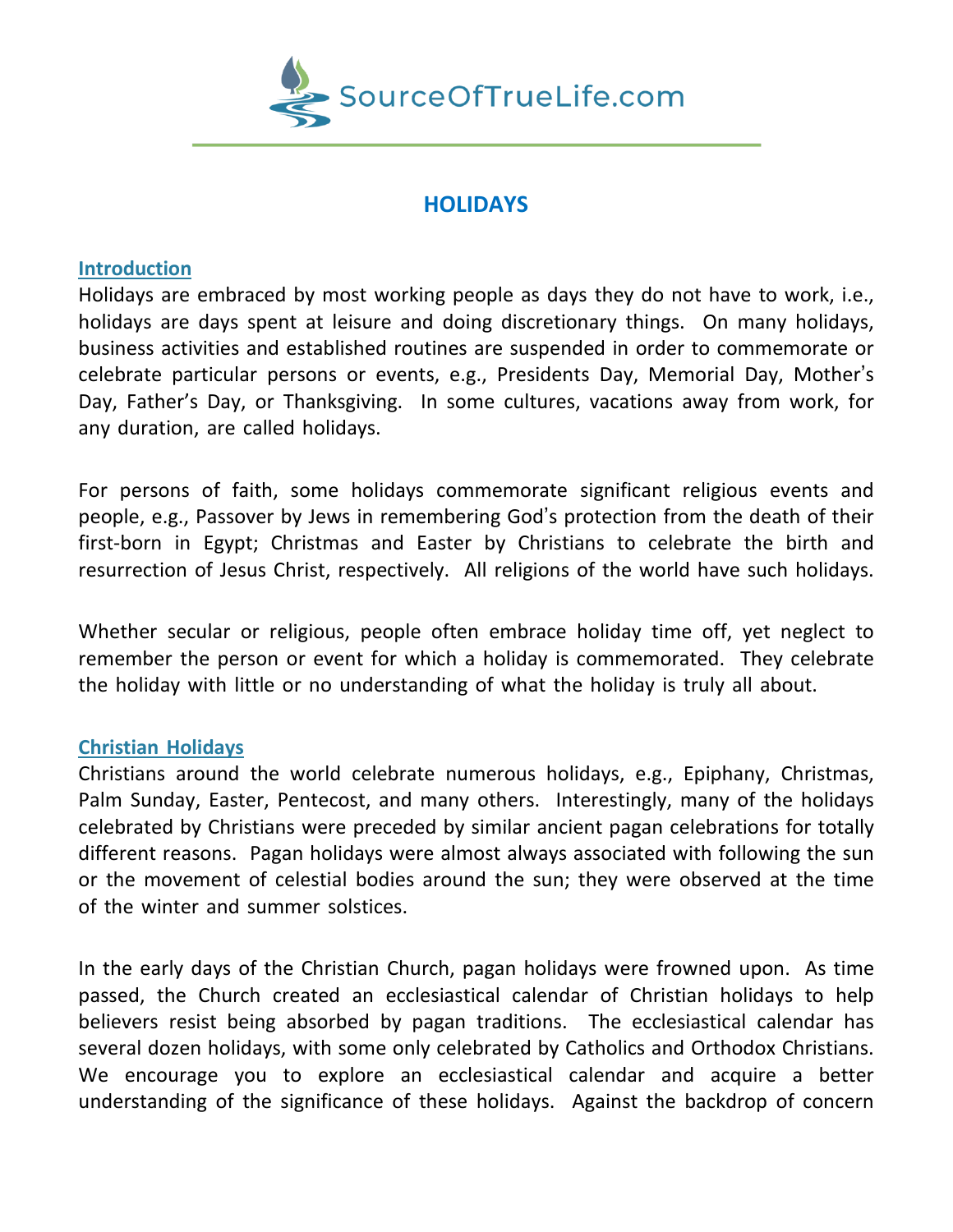that the early Church had about conforming to the world, consider what the Bible says about tradition and celebrations.

## **Biblical Tradition and Celebration**

The Hebrew people of the Old Covenant from which the New Covenant of Jesus Christ emerged, had many traditions and celebrations, and still do. In fact, God encouraged them to remember the significant ways He moved in their midst and guided their paths. After God delivered the Israelites from Egyptian slavery and let them wander in the wilderness for 40 years, and just after crossing the Jordan River and entering the land of Canaan promised to them, God told them to commemorate the moment. "Take up twelve stones from the middle of the Jordan from right where the priests stood . . according to the number of the tribes of the Israelites . . to serve as a sign among you. In the future, when your children ask you, 'What do these stones mean?' tell them that the flow of the Jordan was cut off before the ark of the covenant of the Lord. . these stones are to be a memorial to the people of Israel forever. So, the Israelites did as Joshua commended them" **(Joshua 4:1-8).**

Why did God have the Israelites do this? To remember the faithfulness of God in delivering them to a better world. This was one of many significant events in Old Covenant life that Jewish people celebrated, and still do today. The Jewish calendar has 24 such holidays – Purim, Passover, Rosh Hashana, Yom Kippur, and Hanukkah, to mention only a few, all observed to remember the ways their Mighty God had dwelt in their midst, guided, protected, and delivered them. Without repeated observances of significant historical events, Jews would tend to forget them, their meaning, and the loving ways God was faithful to them.

When Jesus ushered in a New Covenant, many early Jewish Christians continued to celebrate and commemorate the observances they had before becoming followers of Christ. Gentile Christians, on the other hand, had no such traditions or observances. History shows that some Gentile Christians embraced the old traditions (and some still do today) while others started to participate in the worldly (pagan) holidays and traditions, a reality that led to the creation of an ecclesiastical calendar based in the Christian faith.

It would be good at this point to define 'tradition'. Merriam-Webster's primary definition is – *an inherited, established, or customary pattern of thought, action, or behavior (such as a religious practice or a social custom*. Religious traditions are generally based in divine revelation and are biblically based. Secular traditions, on the other hand, are based in human thought and reasoning. Both religious and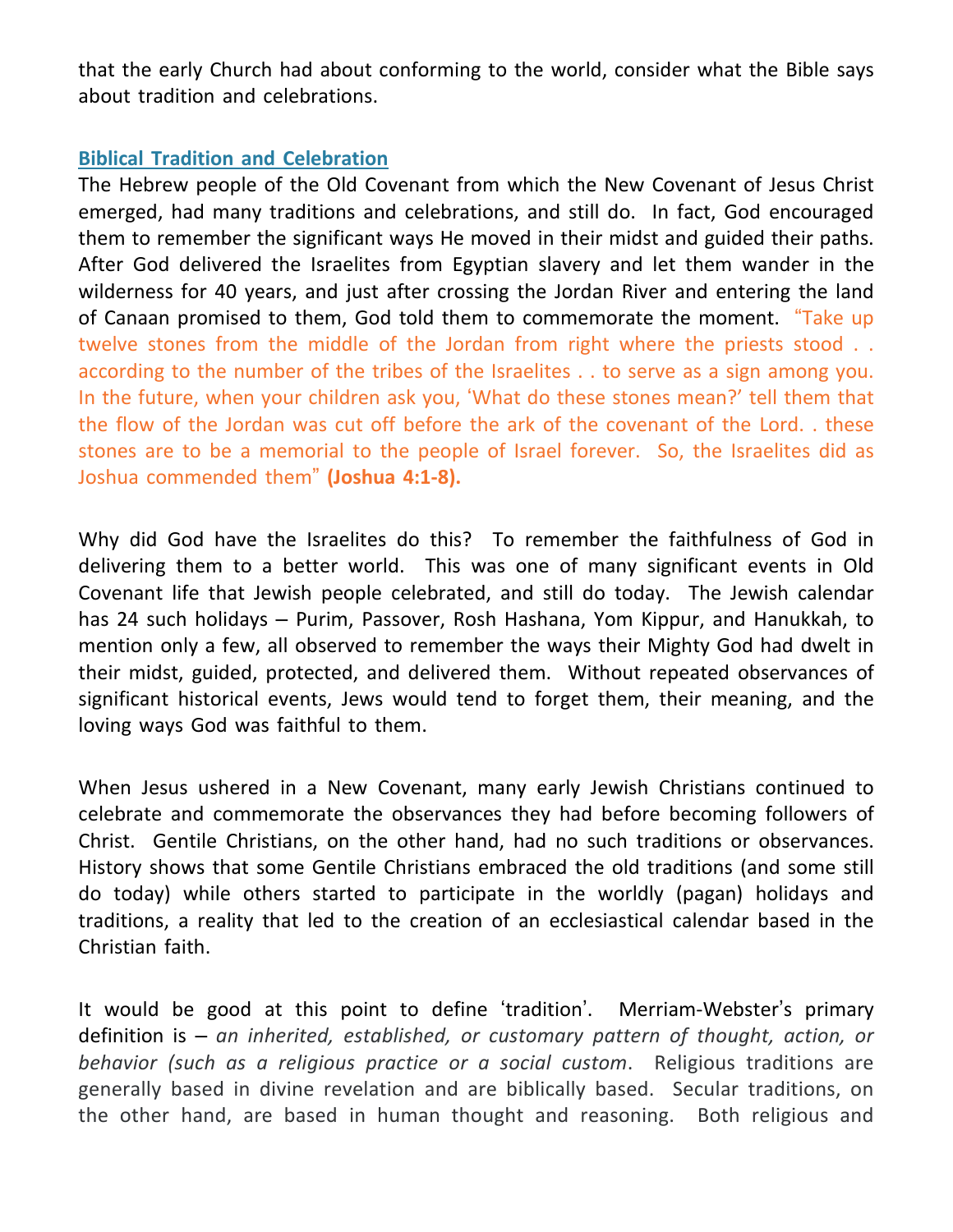secular traditions, as well as the holidays that sometimes accompany them, are very resistant to change.

Not surprisingly, Jesus had harsh words for the Pharisees who were strict traditionalists. Jesus, in one encounter with some Pharisees, told them that the many traditions and requirements they imposed on people were not really the essence of Old Covenant Law. Jesus cited their hypocrisy on cleanliness, tithing, respect of persons, and others; then added "you load people down with burdens (traditions) they can hardly carry, and you yourselves (Pharisees) will not lift one finger to help them" **(Luke 11:37-54).** In essence, Jesus was saying **'your traditions miss the point.'**

The apostle Paul wrote about traditions. "See to it that no one takes you captive through hollow and deceptive philosophy which depends on human tradition and the basic principles of this world rather than on Christ" **(Colossians 2:8).** Paul was instructing them to base what they do, including traditions, celebrations, and holidays, on spiritual truth centered in Jesus and Scripture, not on the philosophies and traditions of the world. Paul was saying **'your traditions miss the point.'**

Paul was even more to the point about traditions and principles when he wrote to Christians in the province of Galatia, "Formerly, when you did not know God, you were slaves to those who by nature are not gods. But now that you know God  $-$  or rather are known by God – how is it that you are turning back to those weak and miserable principles? Do you wish to be enslaved by them all over again? You are observing special days and months and seasons and years! I fear for you, that somehow I have wasted my efforts on you" **(Galatians 4:8-11).** Paul's concern focused on their traditions and holiday celebrations that were not centered in Jesus Christ, ones in which they were repeatedly 'going through the motions,' doing them by rote without any thought about what they were doing or missing completely what the traditions or celebrations meant.

Holiday celebrations and traditions are not inherently wrong. They can be great times in the life of the Church and the experience of families. They can stir our hearts, deepen our faith, and strengthen our relationship with God. Do they?

When we celebrate important Christian holidays or carry forward traditions of the family or church, do we ponder the very basis of the events and what they mean, or do we just go through the motions? Unfortunately, the latter is true of most holidays, religious or secular. Here are few holidays in which the original intent is missed by most who celebrate them: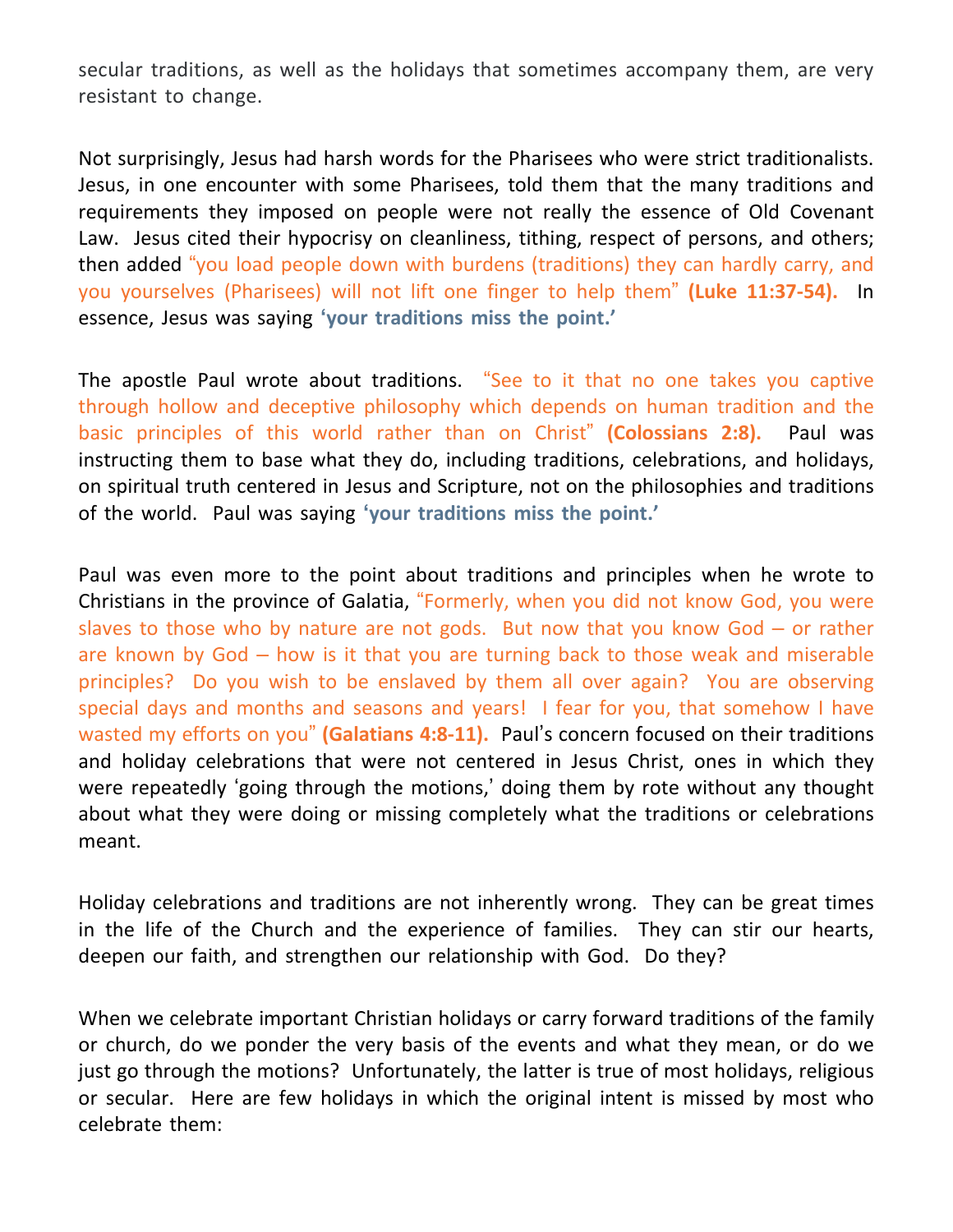**Christmas** is a good example. It is a wonderful celebration to remember the birth of Jesus, the Savior of the world. The true focus should be on Jesus and what His coming to the world means for our lives. But Christmas has evolved into something quite different for the world – Santa Claus, gift giving, decorations, and other observances. The thoughts behind some of these Christmas traditions may be good, but seldom is enough time given to pondering their meaning, if at all.

**Easter** is the same, though Christians likely give it more thought than other holidays. Easter's true focus should be the death and resurrection of Jesus, and the amazing, redeemed life that is ours because of Jesus' sacrificial act. Unfortunately, the celebration is easily diluted with bunnies, dying eggs, gift giving, decorations, and other observances. If there are valid aspects or bases of these traditions, are they given any thought or just done because they have always been done?

**Halloween** is probably the most concerning of all celebrations. Halloween, October 31, is an adaption of the Celtic pagan festival, Samhain, observed at the end of summer and beginning of the long, dark winter. Celts would light huge bonfires and wear costumes to ward off evil spirits thought to harm the approaching harvest. They believed that this seasonal transition was a time when spirits of the dead (ghosts) returned to earth. For them, the world of the living and dead was blurred.

In the eighth century, Pope Gregory III of the Roman Catholic Church, launched a different type of celebration by designating November 1 as All Saints Day when all the saints of the Church (living and dead) would be honored. The evening before, October 31, was known as All Hallows Eve and eventually became known as Halloween. Over time Halloween evolved into trick or treating, pumpkin carving, wearing costumes, and other traditions that had a quasi-connection to the original pagan celebration, with decreasing understanding of what was being observed. It would be fairly safe to say that most today who observe Halloween do so with little or no understanding of its significance or connection to the pagan world.

### **Closing Thoughts**

We believe holidays and traditions can be good. When celebrated in the right spirit with thoughtful understanding, we are better for them. But we are in danger of